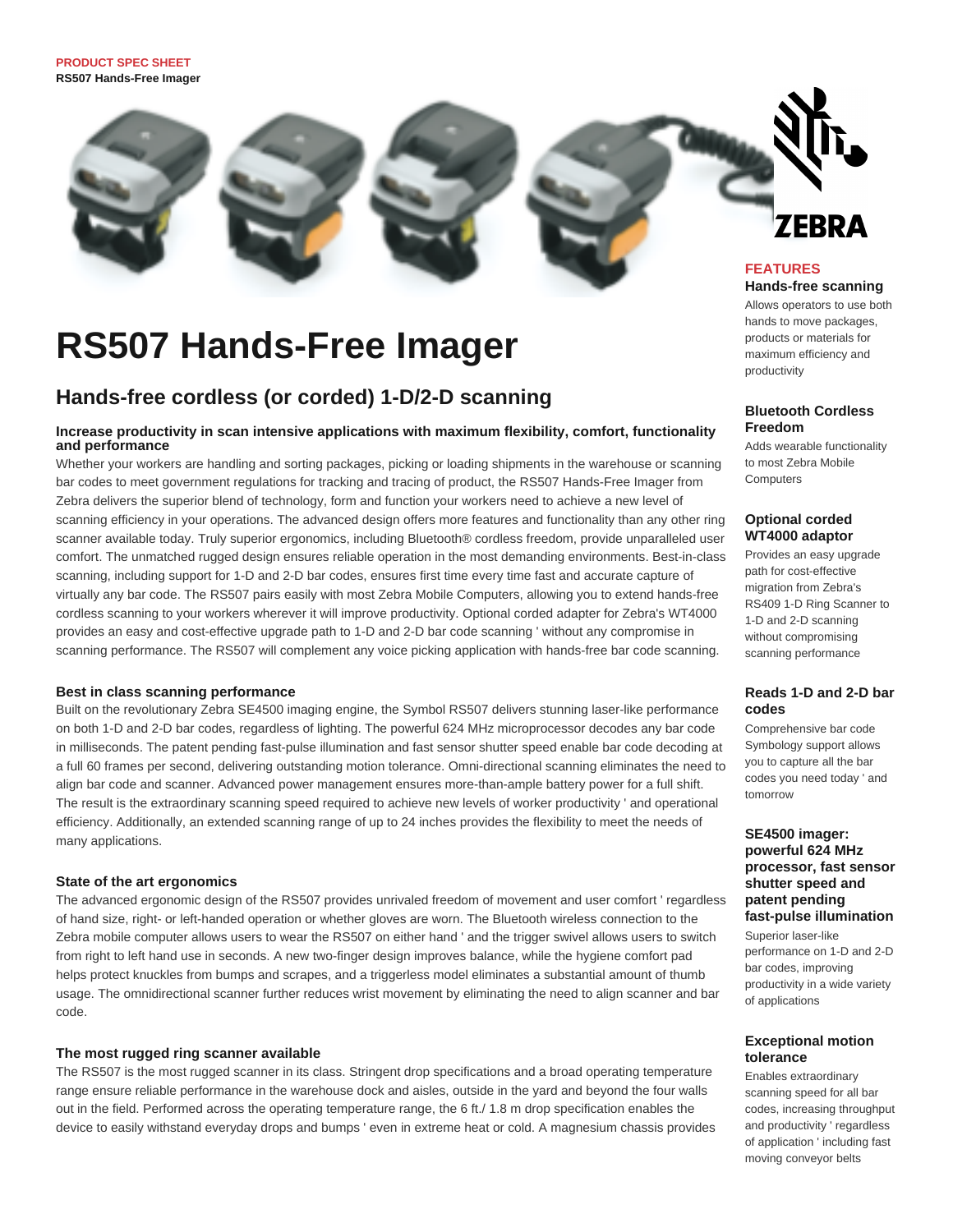additional protection for the sensitive electronics. The trigger is built for scan intensive applications, rated for many millions of actuations ' and IP54 sealing protects the device against moisture. Abrasion resistance helps protect the most vulnerable areas of the device from everyday wear and tear.

### **Maximum uptime'and a low total cost of ownership**

When uptime is crucial, Zebra's end-to-end mobility solutions deliver. Zebra's signature rugged design keeps your RS507 up and running, day in and day out. Field replaceable components eliminate the need to send the RS507 to the depot to replace worn components, including straps, comfort pads, the trigger swivel and triggerless strap holder. Zebra's Mobility Service Platform (MSP), part of Zebra's suite of mobility management software applications, allows IT personnel to remotely stage, provision, monitor and troubleshoot your RS507 devices and their host Zebra devices, regardless of where they are located ' substantially reducing management costs. To help protect your investment, Zebra recommends Service from the Start with Comprehensive Coverage. This unique service plan sets the standard for post-deployment support by covering normal wear and tear as well as accidental damage to internal and external components ' significantly reducing unforeseen repair expenses.

### **Proven technology'and a rapid return on investment (ROI)**

When you need scanning technology you can count on every minute of every day, choose Zebra. In addition to the features you need to maximize on the job employee productivity, you'll enjoy investment protection and easy integration into your existing technology environment. The ability to scan 1-D and 2-D bar codes ensures support for the applications of today and tomorrow. Existing applications can be easily converted for use with the RS507, protecting your existing investments while providing a pain-free and cost-effective migration path to corded 2-D as well as cordless 1-D/2-D scanning.

For more information on how the RS507 can help improve efficiency in your enterprise, access our global contact directory at **[www.zebra.com/](http://www.zebra.com/contact) [contact](http://www.zebra.com/contact)**or visit **[www.zebra.com/rs507](http://www.zebra.com/rs507)**

### **RS507 Specifications**

#### **PHYSICAL CHARACTERISTICS**

#### **USER INTERFACE**

| Dimensions (H x W x<br>$L)$ :      | $1.16 \times 2.1 \times 2.92$ in. $(2.9 \times 5.3 \times 7.4)$<br>cm)                                                                                   | LED:                       | Two (parallel), multi color, rear left<br>and rear right                                                       |  |
|------------------------------------|----------------------------------------------------------------------------------------------------------------------------------------------------------|----------------------------|----------------------------------------------------------------------------------------------------------------|--|
|                                    | 1.42 x 2.5 x 2.92 in. (3.6 x 5.3 x 7.4<br>cm)<br>1.16 x 2.1 x 2.92 in. (2.9 x 5.3 x 7.4<br>cm)<br>1.3 x 2.1 x 2.92 in. (3.3 x 5.3 x 7.4<br>cm)           | Beeper:                    | Rear center, up to 80 dBA SPL @<br>$10 \text{ cm}$                                                             |  |
|                                    |                                                                                                                                                          | <b>Restore Key:</b>        | User accessible for emergency<br>boot up and Bluetooth reconnect (<br>after excessive disconnection<br>period) |  |
| Weight:                            | Triggerless, standard battery: 4.3<br>oz./121.4 g<br>Triggerless, extended battery: 5.2<br>oz./146.4 g<br>Trigger, standard battery: 4.8 oz./<br>134.8 g | Scan Triggering:           | Manual or Automatic using<br>Interactive Sensor Technology (<br>IST)                                           |  |
|                                    | Trigger, corded (with cord): 5.0 oz./<br>140.8 <sub>g</sub>                                                                                              | <b>USER ENVIRONMENT</b>    |                                                                                                                |  |
|                                    |                                                                                                                                                          | Operating<br>Temperature:  | -4° to 131° F/-20° to 55° C                                                                                    |  |
| <b>PERFORMANCE CHARACTERISTICS</b> |                                                                                                                                                          | <b>Storage</b>             | 40° to 158° F/-40° to 70° C excl.                                                                              |  |
| <b>Optical Resolution:</b>         | WVGA 752 H x 480 V pixels (gray<br>scale)                                                                                                                | Temperature:               | battery<br>$-40^{\circ}$ to 140° F/-40° to 60° C incl.<br>battery                                              |  |
| Roll:                              | $360^\circ$                                                                                                                                              |                            |                                                                                                                |  |
| Pitch Angle:                       | $± 60°$ from normal                                                                                                                                      | Humidity:                  | 5% to 85% (non-condensing)                                                                                     |  |
| <b>Skew Tolerance:</b>             | $± 60°$ from normal                                                                                                                                      | <b>Drop Specification:</b> | 6 ft./1.8 m multiple drops to<br>concrete across operating                                                     |  |

### **Unique aiming pattern**

Bright central dot ensures quick, accurate scanning ' even in bright sunlight

### **Multiple field replaceable components**

Ability to replace many components in the field helps keep devices in the hands of users for improved uptime

### **Compatible with Zebra 's Mobility Software Platform (MSP)**

Ability to remotely stage, provision, monitor and troubleshoot devices dramatically simplifies and reduces the costs associated with deployment as well as day-to-day management

### **Zebra Interactive Sensor Technology ( IST)**

Patent-pending combination of motion sensing and proximity sensing enables fast, intuitive automatic triggering that improves productivity while maintaining battery life

### **New manual triggering mechanism with easy swivel**

Latest PUSHGATE® technology provides maximum durability and reliability, rated for millions of actuations ' providing the extended lifecycle required for scan intensive applications; easily switches from right to left hand use

### **Rugged design: magnesium chassis, 6 ft./1.8m drop specification, IP54 sealing, extended operating temperature range (-4° to 131° F/- 20° to 55° C)**

The most rugged hands-free scanner/imager available today; provides dependable performance in demanding environments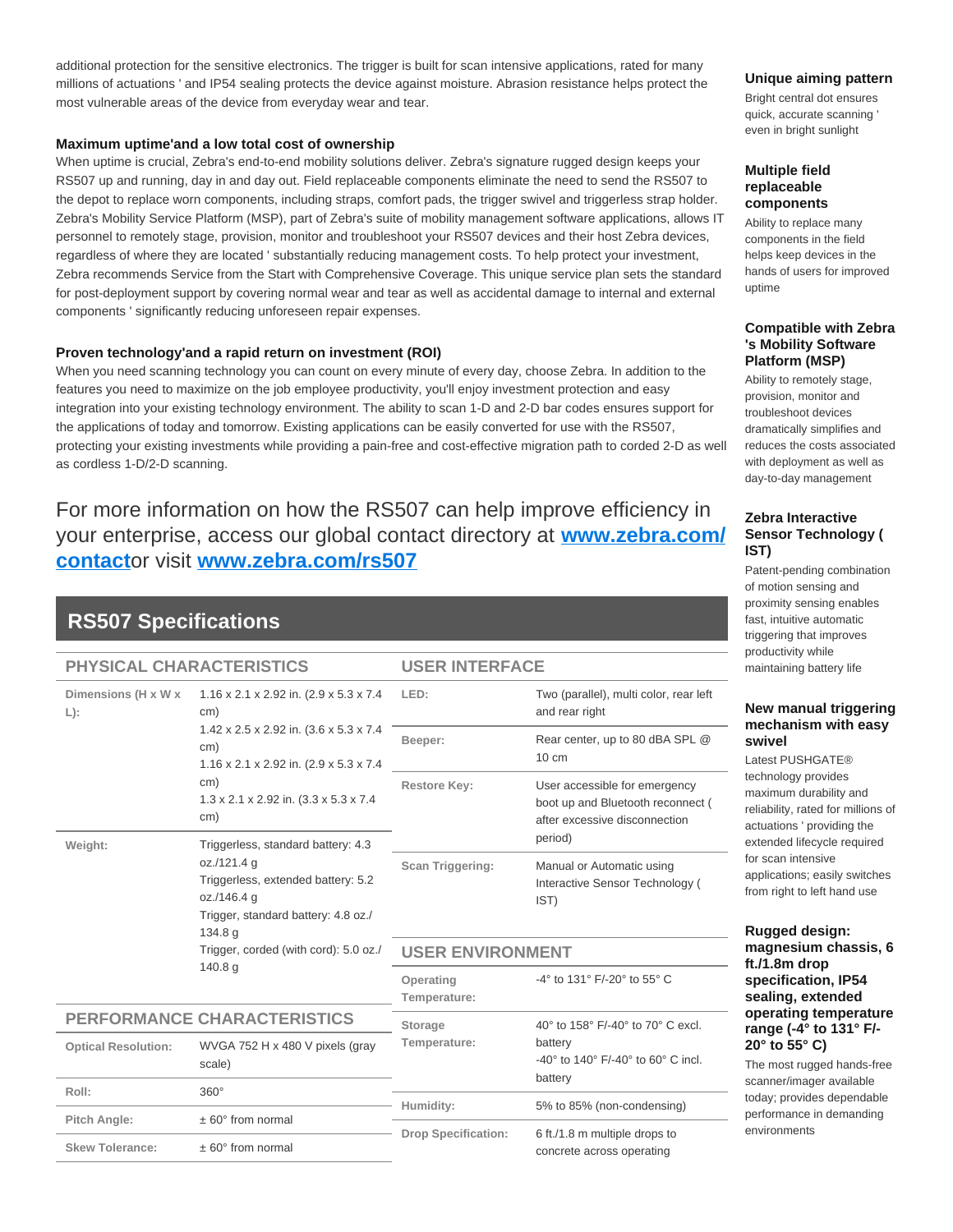| <b>Aiming Element:</b>                                                   | 655 nm ± 10 nm Visible Laser                                                                                                                                                                                                                                                                                                                                                                                                                                                                                          |                                                                                                   | temperature range                                                                                                                                         | Dual rear LEDs and                                                                                                                                                                                                                                       |
|--------------------------------------------------------------------------|-----------------------------------------------------------------------------------------------------------------------------------------------------------------------------------------------------------------------------------------------------------------------------------------------------------------------------------------------------------------------------------------------------------------------------------------------------------------------------------------------------------------------|---------------------------------------------------------------------------------------------------|-----------------------------------------------------------------------------------------------------------------------------------------------------------|----------------------------------------------------------------------------------------------------------------------------------------------------------------------------------------------------------------------------------------------------------|
| <b>Illumination Element</b>                                              | 637 nm $\pm$ 20 nm Red LEDs                                                                                                                                                                                                                                                                                                                                                                                                                                                                                           | Sealing:                                                                                          | IP <sub>54</sub>                                                                                                                                          | high power beeper<br>Visible and audible                                                                                                                                                                                                                 |
| Field of View:<br><b>SR Typical Working</b>                              | Horizontal: 39.6°; Vertical: 25.7°<br>* Refer table                                                                                                                                                                                                                                                                                                                                                                                                                                                                   | Electrostatic<br>Discharge:                                                                       | ESD: ±15kV air discharge, ±8kV<br>direct discharge                                                                                                        | notifications provide scan<br>confirmation, even in low<br>lighting or noisy<br>environments                                                                                                                                                             |
| Distance (from exit                                                      |                                                                                                                                                                                                                                                                                                                                                                                                                                                                                                                       | <b>POWER</b>                                                                                      |                                                                                                                                                           |                                                                                                                                                                                                                                                          |
| window):<br><b>DL Typical Working</b><br>Distance (from exit<br>window): | * Refer table                                                                                                                                                                                                                                                                                                                                                                                                                                                                                                         | Cordless:                                                                                         | Li-Ion 970mAh, 3.7V with up to<br>35,000 scans (continuous) or up to<br>10 hours with 900 scans per hour<br>on a single charge using fresh                | <b>Enterprise Mobility</b><br>Developer's Kit (<br>EMDK)<br>Enables rapid and easy<br>application development for<br>the host mobile computer;<br>supports configuration of the<br><b>RS507</b><br><b>Battery age testing</b><br>Protects user uptime by |
| <b>Ambient Light</b><br>Immunity<br>(from total darkness<br>):           | Indoor: 450 ft. candles (4,845 lux)<br>Outdoor: 9,000 ft. candles (96,900<br>lux)                                                                                                                                                                                                                                                                                                                                                                                                                                     |                                                                                                   | batteries.<br>Li-Ion 1940mAh, 3.7V with up to<br>70,000 scans (continuous) or up to<br>20 hours with 900 scans per hour<br>on a single charge using fresh |                                                                                                                                                                                                                                                          |
| <b>Motion Tolerance:</b>                                                 | 25 inch per second, typical                                                                                                                                                                                                                                                                                                                                                                                                                                                                                           |                                                                                                   | batteries.                                                                                                                                                |                                                                                                                                                                                                                                                          |
| Supported<br>Symbologies:                                                | Codabar, Code 39, Code 128,<br>EAN-13, EAN-8, Interleaved 2 of 5,<br>UPC-A and UPC-E                                                                                                                                                                                                                                                                                                                                                                                                                                  | Corded:                                                                                           | Corded adaptor to WT4000                                                                                                                                  | enabling enterprises to<br>quickly identify and replace<br>batteries that have reached                                                                                                                                                                   |
|                                                                          | Code 11, Code 32 Pharmaceutical                                                                                                                                                                                                                                                                                                                                                                                                                                                                                       | <b>SOFTWARE COMPATIBILITY</b>                                                                     |                                                                                                                                                           | end-of-life                                                                                                                                                                                                                                              |
|                                                                          | (PARAF), Code 93, MSI, Reduced<br>Space Symbology (RSS-14, RSS<br>Limited, RSS Expanded), Straight<br>2 of 5 IATA (two-bar start/stop),<br>Straight 2 of 5 Industrial (three-bar<br>start/stop), Trioptic, UPC-E1<br>4-CB (4-State Customer Barcode),<br>Aztec, MicroPDF417, PDF417,<br>MaxiCode<br>Australian Post, British Post (4<br>state code and 'infomail'), Data<br>Matrix, Japanese Post, KIX (<br>Netherlands) Post, Planet Code,<br>Postnet, QR Code,<br>EAN/UCC Composite, TCIF Linked<br>Code 39 (TLC39) | Zebra's Mobility Services Platform (MSP); DataWedge;<br><b>Wavelink's Terminal Emulation (TE)</b> |                                                                                                                                                           | <b>RoHS compliant</b><br>Meets RoHS requirements                                                                                                                                                                                                         |
|                                                                          |                                                                                                                                                                                                                                                                                                                                                                                                                                                                                                                       | <b>PERIPHERALS AND ACCESSORIES</b>                                                                |                                                                                                                                                           |                                                                                                                                                                                                                                                          |
|                                                                          |                                                                                                                                                                                                                                                                                                                                                                                                                                                                                                                       | Battery charger:                                                                                  | Charges eight (8) standard and<br>extended batteries simultaneously<br>in 4 hours. Includes LED indicators<br>(8) and battery age test.                   |                                                                                                                                                                                                                                                          |
|                                                                          |                                                                                                                                                                                                                                                                                                                                                                                                                                                                                                                       | <b>REGULATORY</b>                                                                                 |                                                                                                                                                           |                                                                                                                                                                                                                                                          |
|                                                                          |                                                                                                                                                                                                                                                                                                                                                                                                                                                                                                                       | <b>Electrical Safety:</b>                                                                         | Certified to UL60950-1, CSA C22.2<br>No. 60950-1, EN60950-1, IEC<br>60950-1                                                                               |                                                                                                                                                                                                                                                          |
| <b>Supported Aiming</b><br>Modes:                                        | Class 2 Laser, cross hair with<br>bright center for sunlight visibility;<br>Pick List mode option                                                                                                                                                                                                                                                                                                                                                                                                                     | Laser Safety:                                                                                     | CDRH Class II, IEC 60825-1 Class<br>2                                                                                                                     |                                                                                                                                                                                                                                                          |
| Interface:                                                               | <b>Bluetooth:</b> Class II, v 2.1 with<br>Adaptive Frequency Hopping (AFH<br><b>Supporting profiles</b> : Serial Port<br>Profile (SPP), Human Interface<br>Device Profile (HID), Service<br>Discovery Application Profile (<br>SDAP)<br>Pairing: by reading terminal BT<br>address as barcode off the display<br>Serial                                                                                                                                                                                               | EMI/RFI:                                                                                          | FCC Part 15 Class B, ICES-003<br>Class B, European Union EMC<br>and R&TT Directives, Australian<br>AS/NZS 60950.1                                         |                                                                                                                                                                                                                                                          |
|                                                                          |                                                                                                                                                                                                                                                                                                                                                                                                                                                                                                                       | RoHS:                                                                                             | Compliance with RoHS standards                                                                                                                            |                                                                                                                                                                                                                                                          |
|                                                                          |                                                                                                                                                                                                                                                                                                                                                                                                                                                                                                                       | <b>RECOMMENDED SERVICES</b>                                                                       |                                                                                                                                                           |                                                                                                                                                                                                                                                          |
|                                                                          |                                                                                                                                                                                                                                                                                                                                                                                                                                                                                                                       |                                                                                                   | Service from the Start with Comprehensive Coverage                                                                                                        |                                                                                                                                                                                                                                                          |
| <b>Field Replaceable</b><br>Parts:                                       | Batteries, corded adaptor, trigger<br>swivel, triggerless strap holder,<br>comfort pad, straps and buckle                                                                                                                                                                                                                                                                                                                                                                                                             |                                                                                                   |                                                                                                                                                           |                                                                                                                                                                                                                                                          |

## **SR and DL Typical Working Range**